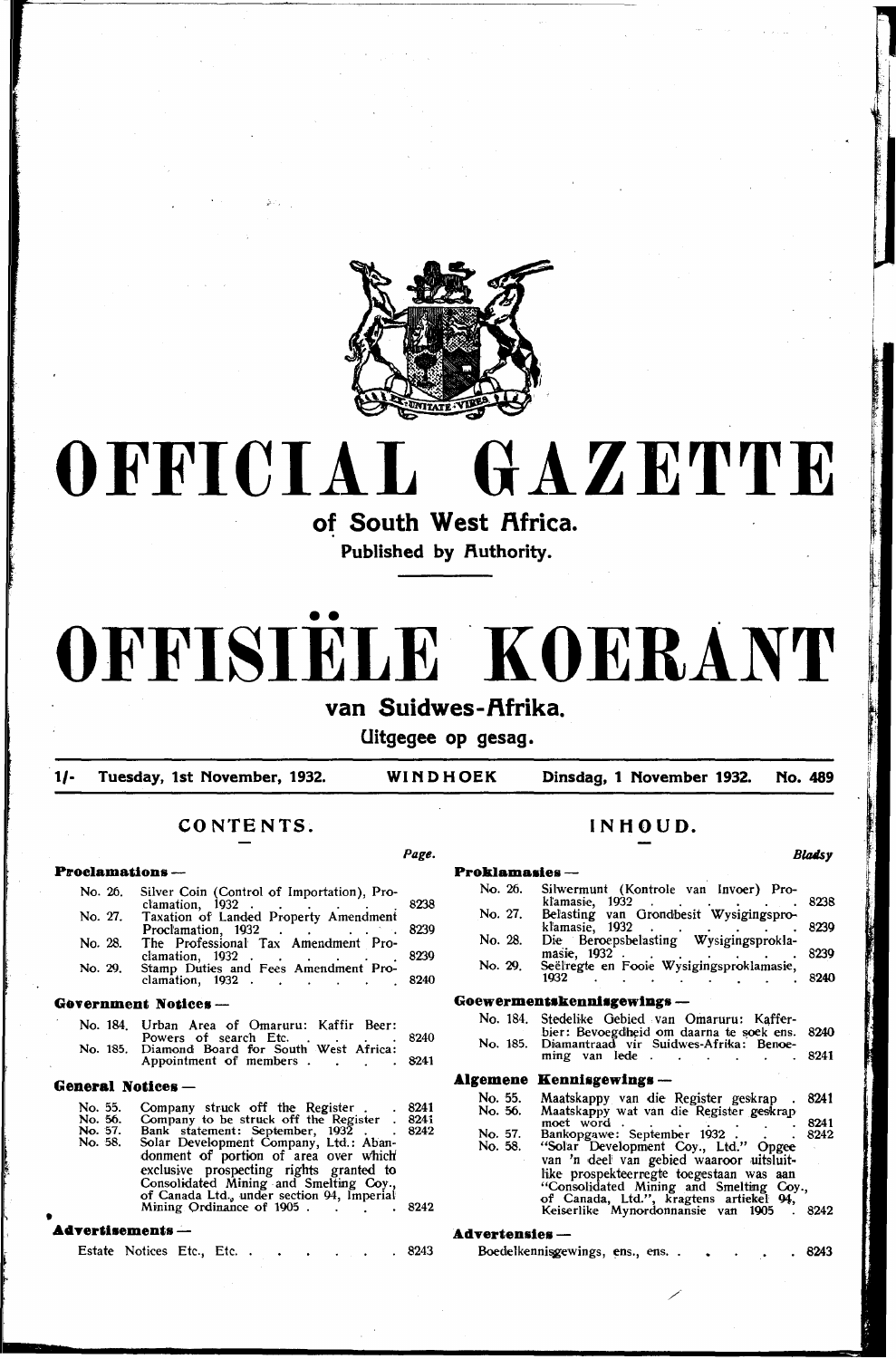# **PROCLAMATIONS**

# BY HIS HONOUR ALBERTUS JOHANNES WERTH, ADr MINISTRATOR OF SOUTH WEST AFRICA.

No. 26 of 1932.]

WHEREAS it is expedient to make provision for the control of the importation of certain silver coins into the Territory;

NOW THEREFORE, under and by virtue of the powers in me vested I do hereby proclaim, declare and make known<br>as follows:—

1. (1) Any person introducing into the Territory, or any person receiving, after introduction into the Territory, from any country other than the Union or the Bechuanaland Protectorate, any silver coin current in the Union which<br>was not struck at the mint of the late South African Republic<br>or at the Pretoria Branch of the Royal Mint, shall pay as<br>a tax thereon a sum equal to the difference b value of such' coin calculated according to the currency of Great Britain and Northern Ireland and such face value calculated according to the currency of the Union at the rate of exchange quoted by the South African Reserve Bank for the telegraphic transfer of money from the Union to London on the day of introduction of such coin: Provided that any person entering the Territory as a *bona fide* traveller who has not previously entered the Territory within a period .<br>of fourteen days prior to the first-mentioned entry may bring, of fourteen days prior to the first-mentioned entry may bring with him into the Territory free from such tax a quantity of such' silver coin representing, according to its face value, a sum not exceeding forty shillings.

(2) For the purposes of sub-section ( 1) any silver coin on board any vessel in a port in the Territory or in the territorial waters of the Territory shall not be deemed to h'ave been introduced into the Territory as long as it remains on such ship unless evidence is available showing that it was the clear intention of some person or persons to introduce the silver coin without payment of the tax.

(3) Any silver coin found within an area which Is, in connection with' the administration of the law relating to customs, regarded as a wharf or dock area, shall, for the purposes of this Proclamation, be deemed to have been introduced into or received in the Territory, unless it is proved to have been brought into that area from a place<br>within the Territory which is not regarded as a wharf or<br>dock area.

2. Whenever any person introduces into or receives in the Territory any silver coin on which any tax is due under sub-section (1) of section *one*, he shall at the earliest possible opportunity report such introduction or receipt and pay the tax due to a Collector of Customs, or a magistrate, or the Native Commissioner in Ovamboland, or the Officer in Charge of Native Affairs at Kuring Kuru, in the District of Grootfontein, and any such' silver coin introduced or received as aforesaid, the introduction or receipt whereof has not been reported or the tax whereon has not been paid as aforesaid, shall be attached by any of the aforementioned officers or by any police officer and shall be forfeited to the Administration.

3. Any person who fails to comply with the requirer ments of section  $two$  shall be guilty of an offence and liable on conviction to a fine not exceeding fifty pounds.

4. Whenever any question arises in the application of section *two* or *three* as to whether any person who has introduced into or received in the Territory or been found in possession of and suspected on reasonable grounds of having introduced or received in the Territory illegally any silver coin subject to a tax under section *one*, has or has not re-<br>ported or has or has not had an opportunity to report such introduction or has or has not paid or has or has not had any opportunity to pay such tax, in terms of section *two,*  he shall be deemed to have failed so to pay or report or to have had such opportunity unless he proves the contrary.

# **PROKLAMASIES**

# DEUR SY EDELE ALBERTUS JOHANNES **WERTH,**  ADMINISTRATEUR VAN SUIOWES-AFRIKA.

No. 26 van 1932.]

NADEMAAL dit wenslik is om voorsiening te maak vir die kontrole van die invoer van sekere silwermunt in die Gebied:

SO iS· DIT dat ek, ingevolge en kragtens die bevoegdhede my verleen, hierby proklameer, verklaar en bekend<br>maak as volg:--;

1. (1) ldereen wat enige silwermunt geldig in die Unie, maar wat nie in die munt van die voormalige Suid-Afrikaanse Republiek of in die Pretoria-tak van die Koninklike Munt Republiek of in die Pretoria-tak van die Koninklike Munt gemunt is nie, in die Gebied invoer, of iedereen wat so- danige· munt na invoer in die gebied uit enig·e land behalwe uit die Unie of die Bechuanaland-protektoraat ontvang, moet 'n belasting daarop betaal gelykstaandc met die verskil tussen die nominale waarde van sodanige geld bereken volgens die gangbare munt van Groot-Britanje en Noord-Ierland en<br>die nominale waarde bereken volgens die gangbare munt van<br>die Unie teen die wisselkoers, deur die Suid-Afrikaanse Reserwebank aangegee, vir telegrafiese versending van geld<br>van die Unie na Londen, op die dag waarop sodanige geld ingevoer word. Met dien verstande dat iedereen wat as 'ri bona fide reisiger na die Gebied kom en wat nie gedurende die voorafgaande 14 dae in die Gebied was nie, vry van sodanige belasting met hom mag saambring in die Gebicd 'n bedrag in silwer wat, volgens die nominale waarde daarvan, 'n som van veertig sjielings nie oorskry nie. .

(2) Vir die doe! van subartiekel (1) sal enige silwergeld aan boord van enige skip in 'n hawe van die Gebied of territoriale waters van die Gebied, nie beskou word as ingevoer in die Gebied nie, solank as dit op sodanige skip bly, tensy dit bewys kan word dat die een of ander persoon of persone van plan was om die silwergeld in die Gebied in te voer sandier betaling van die belasting,.

(3) Aile silwergeld gekry binne 'n wyk wat, in ver- bano met die toepassing van die wet betrdfende invoerregte, as 'n kaai- of dokwyk beskou word, sal ,vir die doe! van hierdie Proklamasie, beskou word asof dit in die Gebied ingevoer of in die Gebied ontvang is, tensy dit bewys kan word dat sodanige geld na daardie wyk gebring is<br>van 'n plek bijnne die Gebied wat nie as 'n kaai- of dokwyk beskou word nie.

2. Wanneer enige persoon silwergeld waarop belasting betaalbaar is kragtens subartiekel (1) van artiekel *een* in die Gebied invoer of in die Gebied ontvang, moet hy by die vroegs moontlike geleentheid sodanige invoer of ontvangs rapporteer en die vereiste belasting betaal aan 'n Ontvanger<br>van Invoerregte of 'n magistraat of die Naturellekommissaris in Ovamboland of die Hoofbeampte vir Naturellesake te Kuring Kuru in die distrik Grootfontein en op enige sodanige silwergeld ingevoer of ontvang, soos voornoemd, waarvan<br>die invoer ot ontvangs uie gerapporteer is nie, of waarop die belasting, soos voornoemd, nie betaal is nie, sal beslag<br>gelê word deur enige van die voornoemde amptenare of deur enige polisiebeampte en sal aan die Administrasie verbeur wees.

3. Enige persoon wat nie aan die vereiste van artiekel twee voldoen nie is skuldig aan 'n oortreding en kan, indien skuldig bevind, gestraf word met 'n boete van hoogstens vyftig pond.

4. Wanneer, by die toepassing van artiekel *twce* of *drie,*  die kwessie ontstaan of enige persoon wat silwergeld onder-<br>worpe aan 'n belasting kragtens artiekel een, in die Gebied worpe aan 'n belasting kragtens artiekel een, in die Gebied ingevoer of in die Gebied ontvang het of wat onwettig in besit was van, of wat ,op redelike gronde, verdink word<br>van die onwettige invoer of ontvangs in die Gebied van<br>sodanige silwergeld, sodanige invoer gerapporteer het of nie, of 'n geleentheid gehad het om dit te doen of nie, of sodanige belasting betaal het of nie of geleentheid gehad het om dit te doen of nie, sal, kragtens artiekel twee, veronderstel word dat hy versuim het om te betaal of te rapporteer of die geleentheid gehad het om te rapporteer<br>soos voornoemd, tensy hy die teenoorgestelde bewys.

•